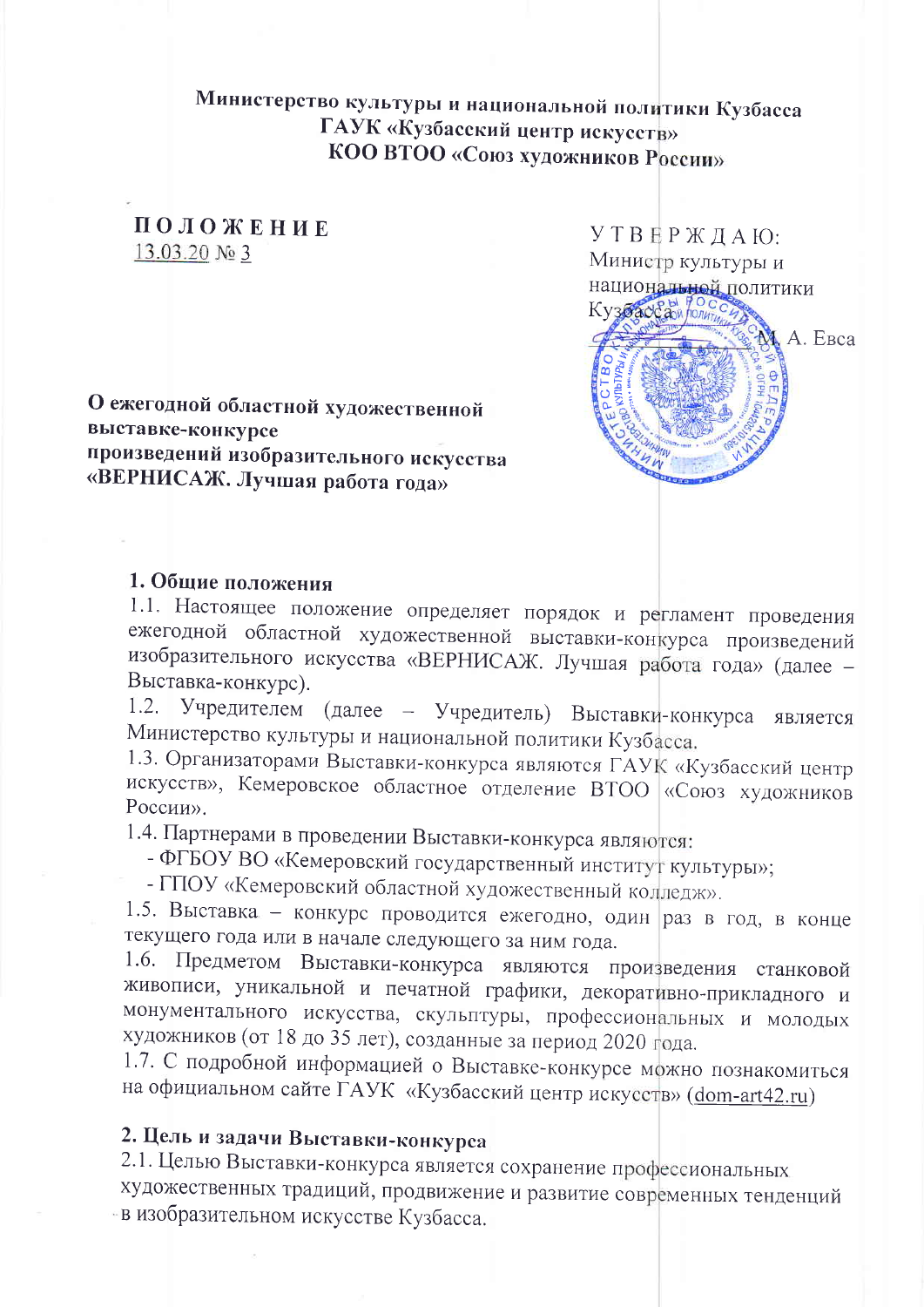2.2. Задачи Вставки-конкурса:

- сохранение и развитие культурно-исторических традиций родного края и их отражение в образах изобразительного искусства профессиональными художниками Кузбасса;

- популяризация, поддержка и развитие творчества профессиональных художников Кузбасса.

повышение эффективности творческого области процесса  $\overline{B}$ изобразительного искусства;

- выявление новых имен талантливых молодых художников;

-развитие творческого потенциала и повышение уровня профессионального мастерства, творческой активности профессиональных художников;

- обмен профессиональным опытом художников разных поколений и создание условий для развития профессионального межкультурного общения:

- активизация интереса жителей Кузбасса к творчеству профессиональных ХУДОЖНИКОВ;

- повышение интереса посетителей выставки к истории и современности страны и региона;

воспитание подрастающего поколения, на примере высокого профессионализма в области изобразительного искусства Кузбасса.

# 3. Участники Выставки-конкурса

3.1. В Выставке-конкурсе могут принять участие:

- члены ВТОО «Союз художников России», и другие художники, имеющие среднее профессиональное или высшее художественное образование;

- студенты средне профессиональных и высших художественных учебных завелений.

3.2. Учебные заведения, приглашаемые к участию:

- ФГБОУ ВО «Кемеровский государственный институт культуры»;

- ГПОУ «Кемеровский областной художественный колледж».

3.3. Возраст участников - от 18 лет.

# 4. Условия проведения Конкурса

4.1. В рамках Выставки-конкурса проводится конкурс «Лучшая работа года» (далее - Конкурс).

4.2. В Конкурсе принимают участие конкурсные работы, только в виде индивидуальных авторских произведений: станковой живописи, уникальной графики, декоративно-прикладного И печатной  $\,$  M монументального искусства, скульптуры, фотографии.

4.2. Каждый участник Конкурса имеет право представить  $C$  B O  $H$ Конкурсные работы, как в одной, так в двух или в трех номинациях.

 $4.3.$ Участник Конкурса дает полное и безотзывное согласие Ha использование Оргкомитетом фотографий конкурсных работ. Имущественное право переходит к Оргкомитету Конкурса, который может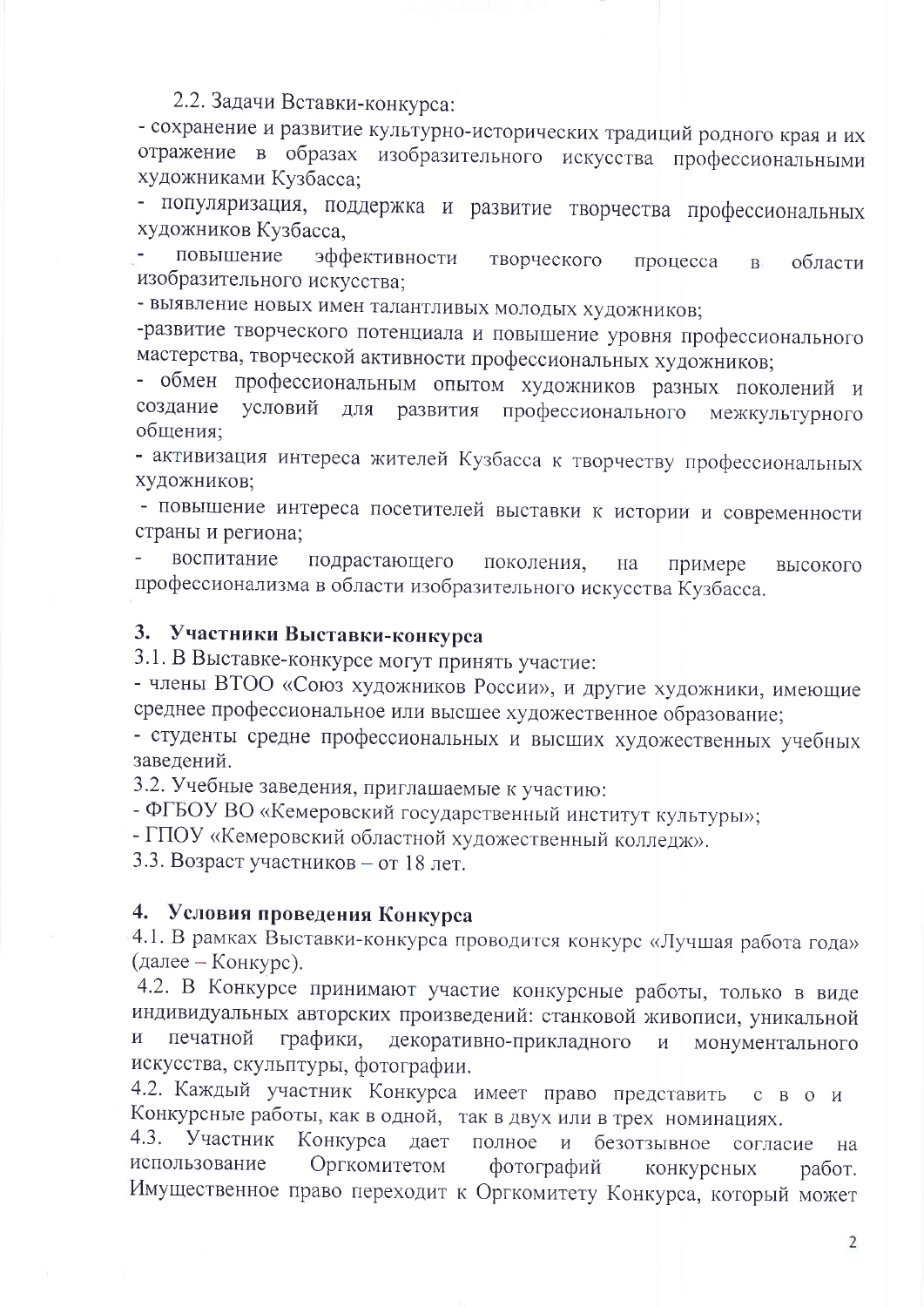распорядиться фотографией конкурсной работы по своему усмотрению, в т.ч. размещать и представлять ее в различных изданиях, на выставках, в СМИ. Авторское право сохраняется за Участником, в отношении созданной им конкурсной работы.

4.4. Подав заявку, участник дает согласие на обработку Оргкомитетом персональных данных, высланных по электронной почте, а также иных персональных данных, направляемых Организатору Конкурса, в том числе на совершение Оргкомитетом действий, предусмотренных п. 3 ct.  $\overline{3}$ Федерального закона от 27.07.2006 г. 152 - ФЗ «О персональных данных», любыми не запрещенными законом способами. Данное согласие действует в течение трех лет.

#### 5. Тематика конкурсных работ

5.1. Темы индивидуальных авторских произведений:

- жанровые картины;

- пейзаж;

- натюрморт;

- форма и пластика в декоративно-прикладном и монументальном искусстве, скульптуре;

- Кузбасс в творчестве художников.

6. Сроки и порядок проведения Выставки-конкурса.

6.1. Выставка-конкурс проводится с 22 января 2021 года по 16 февраля 2021  $\Gamma$ .

6.2. Сроки регистрации участников Выставки-конкурса на основе поданной заявки с 20 марта по 1 декабря 2020 г.

6.3. Сроки регистрации участников, проживающих в г. Кемерово, и прием работ на выставку-конкурс производится Кемеровским областным отделением ВТОО «Союз художников России» на выставкоме на основе поданной заявки (бумажный вариант) или файла с заявкой, предоставленного по электронной почте kem-union42@mail.ru с пометкой «На конкурс. Лучшая работа года» (Приложение № 1).

6.4. Заявки и фотографии конкурсных работ в электронном виде направляются в Кемеровское областное отделение ВТОО «Союз художников России» по электронному адресу kem-union $42@$ mail.ru. Требования к фотографиям: формат – јред, цветность

6.5. Отбор произведений на Выставку-конкурс осуществляет выставком (далее – Выставком).

6.6. Прием заявок и конкурсных работ осуществляется до дня Выставкома.

6.7. Выставком состоится 18 января 2021 года по адресу г. Кемерово, ул. Дзержинского, 6, выставочный зал ГАУК «Кузбасский центр искусств».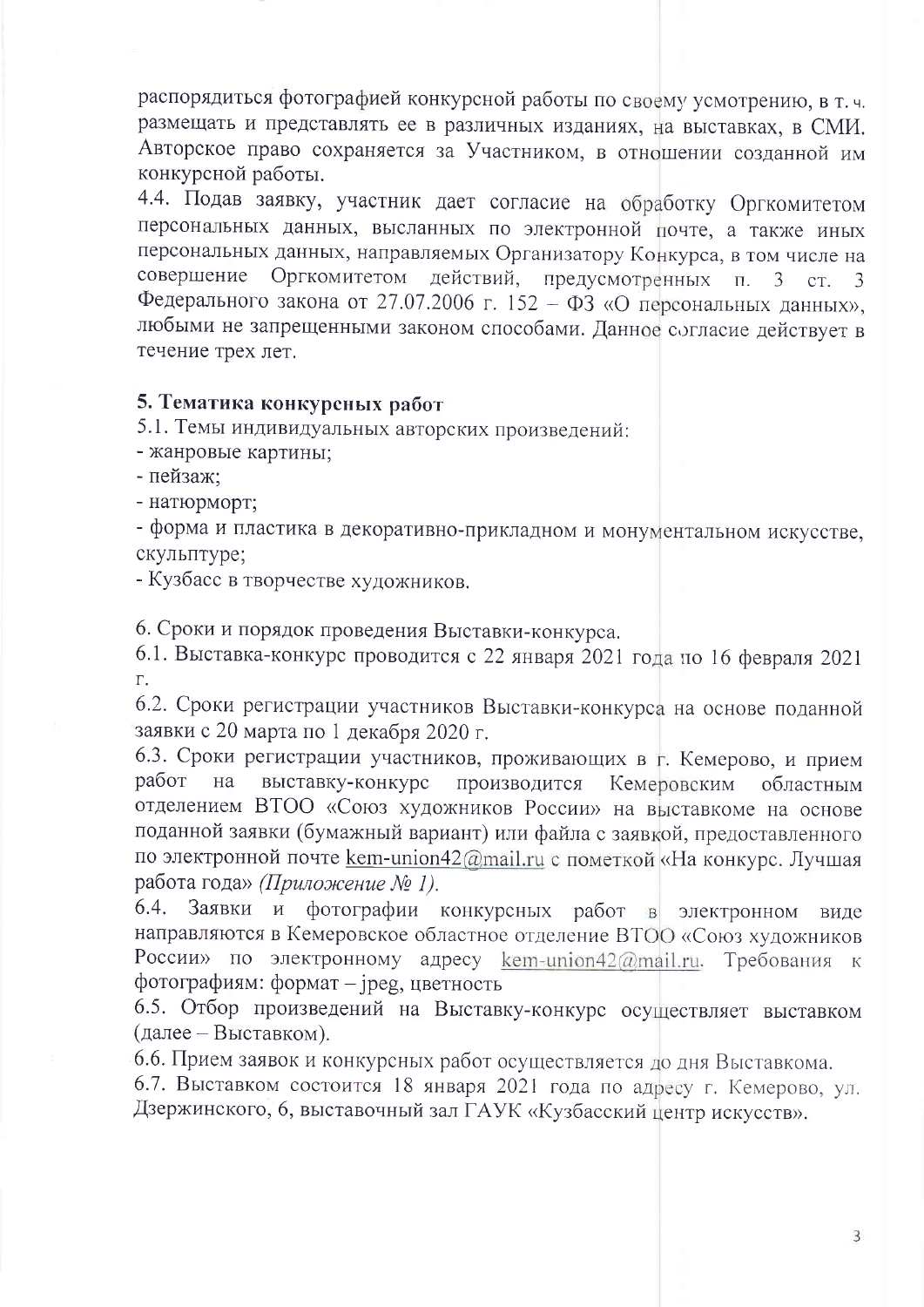6.8. Заявки и конкурсные работы, поступившие позднее даты Выставкома -18 января 2021 года, к участию в Выставке-конкурсе не принимаются.

6.9. Художник имеет право для участия в выставкоме предоставить не более ПЯТИ авторских произведений. Диптих и ТРИПТИХ является одним произведением. К участию в Выставке-конкурсе допускается не более трех авторских произведений от каждого участника.

6.10. Порядок приема работ на Выставку-конкурс ДЛЯ ХУДОЖНИКОВ Новокузнецкого городского отделения ВТОО «Союз художников России», осуществляется на 18 января 2021 г. Новокузнецкое областное отделение ВТОО «Союз художников России» направляет организаторам Выставкиконкурса по адресу эл. почты kem-union42@mail.ru следующие материалы:

- список художников и их произведений, допущенных к участию в Выставкеконкурсе, для оформления акта-приемки работ на Выставку-конкурс;

- этикетаж на каждое произведение, заполненный по форме (Приложение №  $(2)$ .

6.11. Состав Выставкома Выставки-конкурса формируется Оргкомитетом из членов ВТОО «Союз художников России» для отбора художественных произведений  $\rm K^$ участию в Выставке-конкурсе. Состав Выставкома утвержден настоящим Положением (Приложение № 3).

6.12. Выставком Выставки-конкурса определяет перечень репродукций конкурсных работ, рекомендуемых к размещению в буклете Выставкиконкурса помимо конкурсных работ победителей и дебютанта.

 $6.13.$ Для организации работы Выставки-конкурса создается Организационный комитет (далее - Оргкомитет) (Приложение № 4)

6.14. Оргкомитет несет функции координации и контроля по подготовке и проведению Выставки-конкурса:

- решает вопросы организационно-финансового и материально-технического обеспечения мероприятия;

- занимается привлечением спонсоров;

- осуществляет контроль за процессом изготовления издательского пакета выставки-конкурса;

- координирует вопросы оформления экспозиции выставки, развески работ, изготовления этикетажа;

- организуют прием и размещение гостей Выставки-конкурса на церемонии открытия и закрытия:

- осуществляют другие виды деятельности в рамках настоящего Положения.

6.15. Оргкомитет имеет право использовать авторские работы Участника Конкурса, принятые на Выставку-конкурс, в рекламных, полиграфических, выставочных и иных материалах с целью продвижения Выставки-конкурса.

6.16. Оргкомитет вправе вносить изменения и дополнения в Положение о проведении Выставки-конкурса.

6.17. Работа конкурсного жюри осуществляется после даты Выставкома 18 января 2021 г.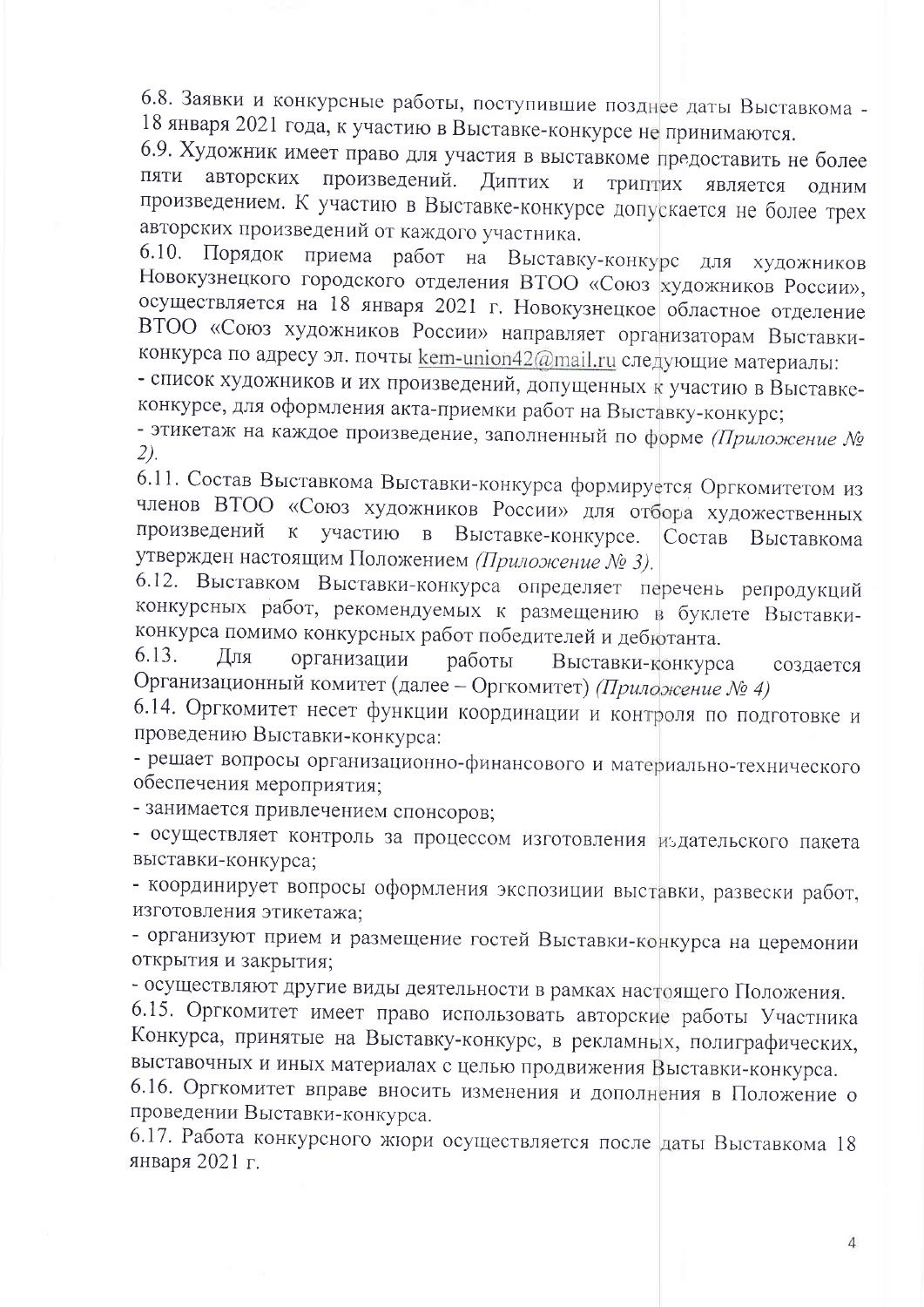6.18. Помимо оригиналов произведений для экспозиции Выставки-конкурса, каждый участник заполняет и предоставляет в Оргкомитет по адресу г. Кемерово, ул. Дзержинского, 6, ГАУК «Кузбасский центр искусств» заполненный бланк согласия на обработку персональных данных (Приложение № 5).

6.19. Открытие Выставки-конкурса состоится 22 января 2021 года по адресу: г. Кемерово, ул. Дзержинского, 6, ГАУК «Кузбасский центр искусств».

6.20. Работа над буклетом «Вернисаж. Лучшая работа года - 2020», в котором будут опубликованы лучшие конкурсные работы, проводится после даты Выставкома - 18 января 2021 года и завершается к 12 февраля 2021 года.

6.21. Объявление имен победителей, Торжественная церемония награждения победителей Конкурса, представление и вручение буклета ««Вернисаж. Лучшая работа года - 2020» всем участникам - 16 февраля 2021 года.

6.22. На Выставку-конкурс принимаются произведения, выполненные за 2020 год.

6.23. В рамках Выставки-конкурса пройдет ряд образовательно-творческих мероприятий (Приложение № 7). В программу мероприятий Выставкиконкурса могут быть внесены изменения.

# 7. Требования к оформлению конкурсных работ

7.1. Материалы: техника исполнения произведения выбирается автором.

7.2. Размеры конкурсных работ:

- для произведений станковой живописи: не более 2-х метров по большей стороне произведения;

- для печатной и уникальной графики: не более 1-го метра по большей стороне произведения:

- для произведений декоративно-прикладного, монументального искусства и скульптуры: размеры работы могут быть ограничены экспозиционной площадью.

7.3. Работы оформляются легкими современными материалами, которые не повреждаются при транспортировке:

- для произведений графики: работа с паспарту под прозрачным пластиком, багет, задник из плотного картона, крепления для экспонирования;

- для произведений станковой живописи, предоставляемых на выставку, обязательно наличие подрамника, креплений для экспонирования.

- для произведений скульптуры и декоративно-прикладного искусства оформление в соответствии с концепцией произведения.

- для произведений фотографии - пластиковые листы или багет.

## 8. Жюри Конкурса

8.1. Для определения лауреатов и дипломантов Конкурса формируется жюри (далее - Жюри) из числа квалифицированных, авторитетных специалистов в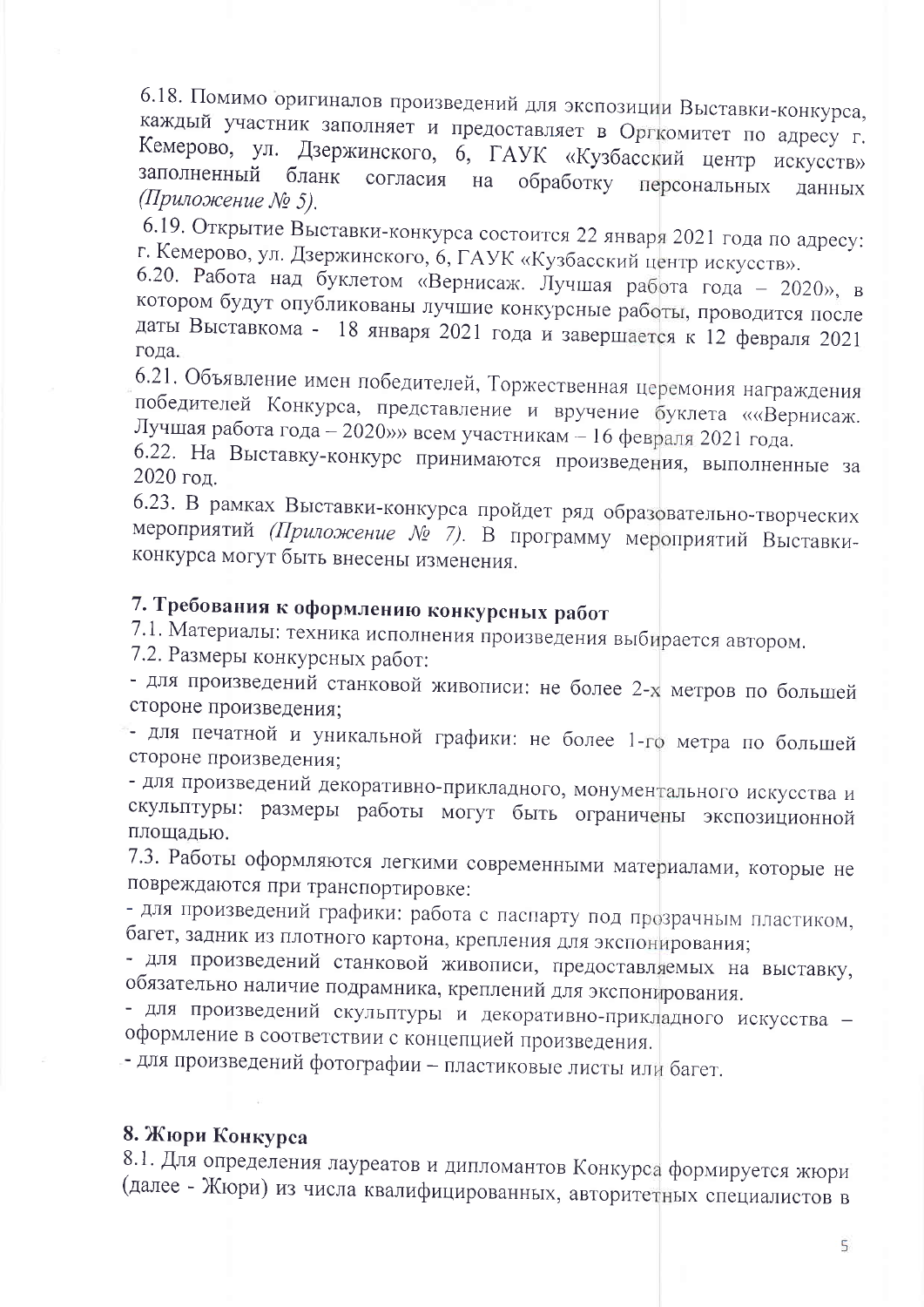области изобразительного искусства: ведущих художников Кузбасса, России, членов ВТОО «Союз художников России», искусствоведов, арт-критиков, заслуженных художников РФ, деятелей культуры и искусства и др.

8.2. Состав Жюри конкурса утверждается приказом Учредителя Выставкиконкурса (Приложение № 6)

8.3. Жюри оценивает представленные конкурсные работы в каждой номинации по 10-бальной системе по следующим критериям:

- художественная целостность произведения;

- наличие у художника концептуального видения;

- чувство гармонии, художественный вкус;

- оригинальность авторской манеры письма;

- эмоциональная емкость произведения;

- метафоричность, образность художественного языка;

- качество и профессионализм исполнения произведения.

8.4. Итоговая оценка каждого члена Жюри по каждой конкурсной работе определяется как среднеарифметическое значение оценок всех членов Жюри. 8.5. Жюри имеет право:

- присуждать не все призовые места;

- присуждать одно призовое место нескольким работам;

- учреждать специальные дипломы и призы:

- за раскрытие темы сохранения и развития историко-культурного наследия Кузбасса;

8.6. Специальные призы Конкурса могут присуждаться Оргкомитетом, партнерами, меценатами и др. физическими лицами.

8.7. Победители Конкурса определяются открытым голосованием И принимаются большинством голосов членов Жюри.

8.8. Право решающего голоса при подведении итогов Конкурса принадлежит председателю Жюри.

8.9. Решение Жюри Конкурса оформляется протоколом.

8.10. Решение Жюри Конкурса считается окончательным и не подлежит пересмотру.

### 9. Победители и награждение

9.1. Призовой фонд Конкурса составляет 100 000 (сто тысяч) рублей.

9.2. Победители Конкурса награждаются дипломами лауреатов и денежными премиями:

диплом лауреата I степени - 50 000 (пятьдесят тысяч) рублей;

диплом лауреата II степени - 25 000 (тридцать тысяч) рублей;

диплом лауреата III степени - 15 000 (двадцать тысяч) рублей.

9.3. Диплом «Дебют» и денежную премию в размере 10 000 (десять тысяч)

рублей, за лучшую конкурсную работу, получает молодой художник (возраст от 18 до 35 лет), участвующий в Конкурсе впервые.

9.4. Приз зрительских симпатий получает участник Конкурса, набравший наибольшее количество голосов  $\Pi{\rm O}$ итогам закрытого зрительского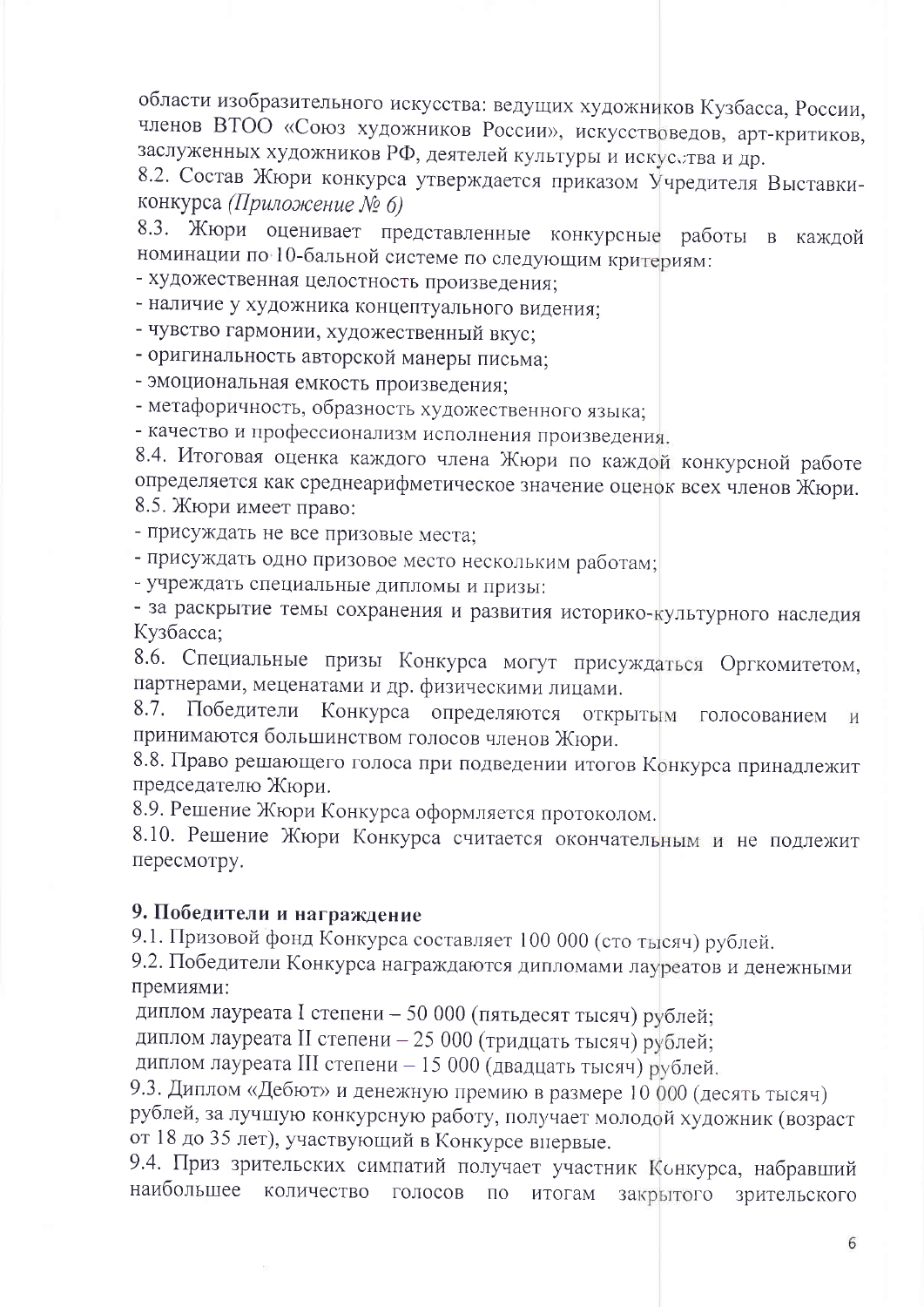голосования, которое начинается в день Торжественной церемонии открытия Выставки-конкурса и завершается на Торжественной церемонии закрытия Выставки-конкурса.

Жюри, организаторы и партнеры выставки-конкурса имеют право  $9.5.$ присуждать участникам специальные призы.

9.6. По итогам проведения Выставки-конкурса все участники получают безвозмездно, по одному буклету (формат А3, с оборотом).

### 10. Финансовые условия

10.1. Финансирование Выставки-конкурса осуществляется за счет средств областного бюджета.

10.2. Участие в Выставке-конкурсе бесплатное, организационный взнос с художников, прошедших выставком, не взымается.

10.3. Транспортные расходы, связанные с доставкой и отправкой конкурсных работ в Оргкомитет Выставки-конкурса, осуществляется за счет участника Конкурса.

10.4. Почтовые расходы отправке работ  $\Pi$ O на Выставку-конкурс осуществляется направляющей стороной.

Транспортные расходы по приезду победителей Конкурса на  $10.5.$ Торжественную церемонию награждения осуществляется за счет участников Конкурса.

10.6. Отправка ДИПЛОМОВ, благодарственных писем. участникам  $\overline{M}$ победителям Конкурса осуществляется за счет средств организатора в течение 30 дней после его окончания.

10.7. Публикация конкурсных работ победителей в буклете бесплатная.

# Контакты Оргкомитета Выставки-конкурса:

650000, г. Кемерово, ул. Дзержинского, 6, ГАУК «Кузбасский центр искусств» e-mail: dom-art42@mail.ru 8 (3842) 75-66-86; 8 (3842) 75-07-88

8-903-941-38-53 - директор Каплунов Валерий Александрович

8-960-934-49-30 - заместитель директора по работе с творческими союзами Фешкова Галина Станиславовна

8-951-583-30-56 - главный специалист по выставочной деятельности Дудкина Ксения Владимировна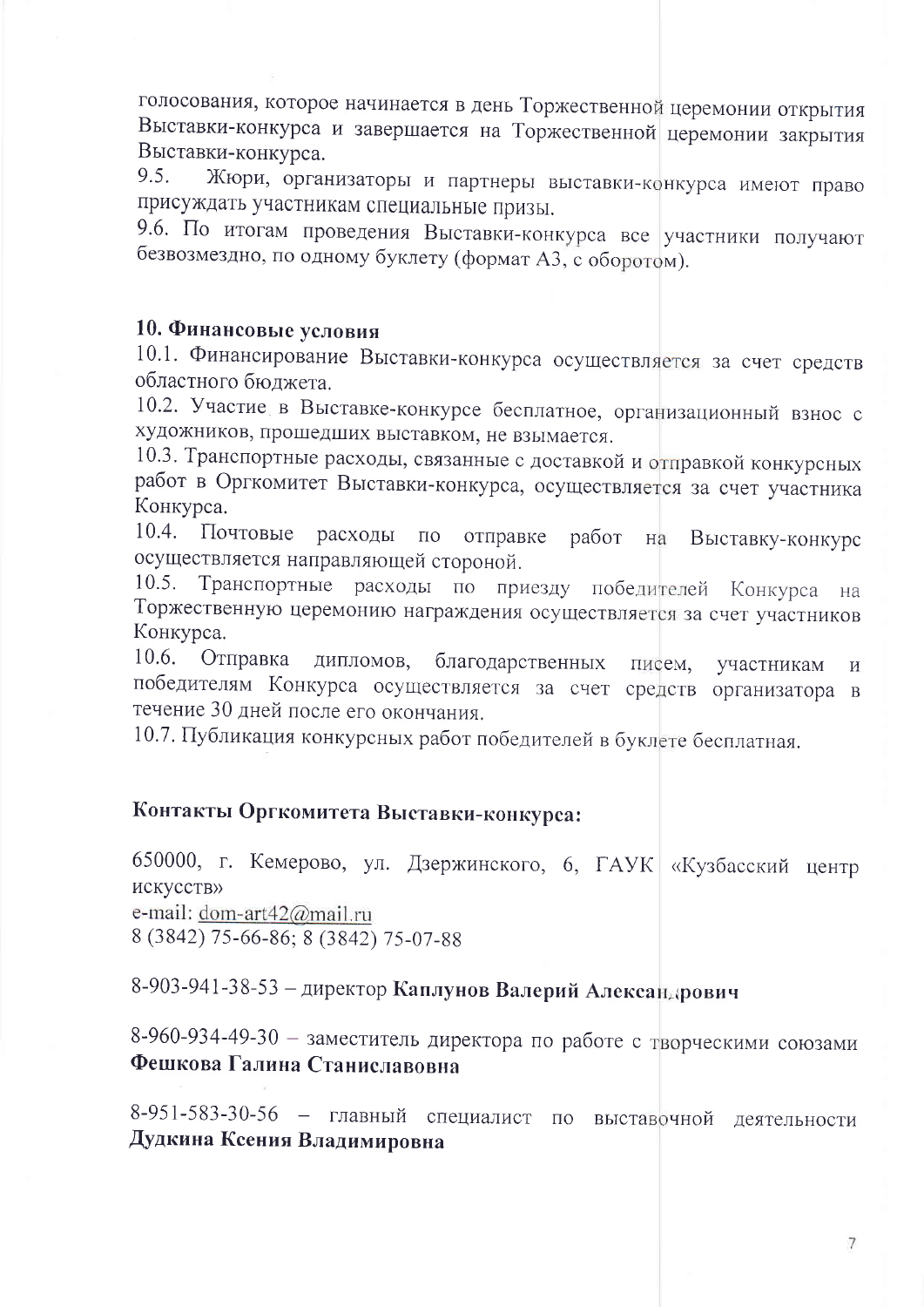650000, г. Кемерово, ул. Дзержинского, 6, ГАУК «Кузбасский центр искусств»

Кемеровское областное отделение ВТОО «Союз художников России» e-mail: kem-union42@mail.ru

8-961-715-74-84 - председатель КОО ВТОО «Союз художников России» Коробейников Василий Николаевич

8-913-306-41-88 - ответственный секретарь КОО ВТОО «Союз художников России» Воронова Ирина Витальевна

## Положение разработали:

ответственный секретарь КОО ВТОО «Союз художников России», кандидат культурологии, доцент

заместитель директора по работе с творческими союзами, ГАУК «Кузбасский центр искусств», кандидат философских наук

И. В. Воронова

Г. С. Фешкова

**ПРИНЯТО** решением Правления КОО ВТОО «Союз художников России»

протокол № 5 от «13» марта 2020 г.

Согласовано: директор ГАУК «Кузбасский центр искусств»

Председатель KOO BTOO «Союз художников России»

В. Н. Коробейников

В. А. Каплунов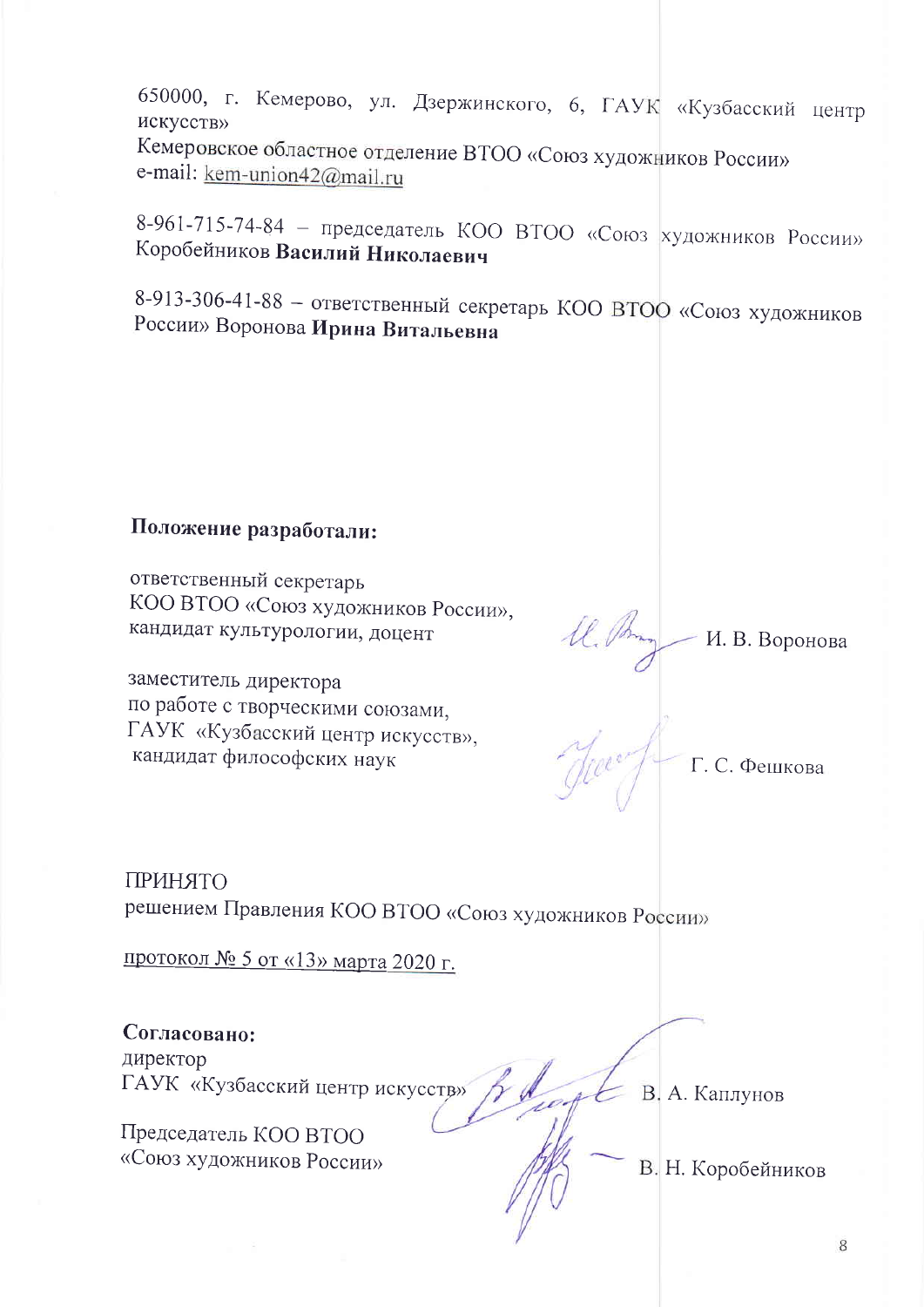#### *BASIBKA*

## на участие в ежегодной областной художественной выставке-конкурсе произведений изобразительного искусства «ВЕРНИСАЖ. Лучшая работа года»

 $\Phi$ .  $M$ . O.

Название произведений (год исполнения, материал, техника, размеры)

| Контактный телефон           |  |
|------------------------------|--|
| Адрес постоянной регистрации |  |
| Серия<br>- Номер паспорта    |  |
|                              |  |

Выдан кем

| Когда       |  |
|-------------|--|
| Номер ИНН   |  |
| Номер СНИЛС |  |

Автор знаком с положением о ежегодной областной художественной выставкеконкурсе произведений изобразительного искусства «ВЕРНИСАЖ. Лучшая работа года» на 2021 год и подтверждает свое участие в ней.

 $\frac{M_{\text{max}}}{M}$  2020 r.

Подпись (расшифровка подписи) при подписи подписи под при подписи под писательно под при подписи под при подписи под при под при под при под при под при под при под при под при под при под при под при под при под при под п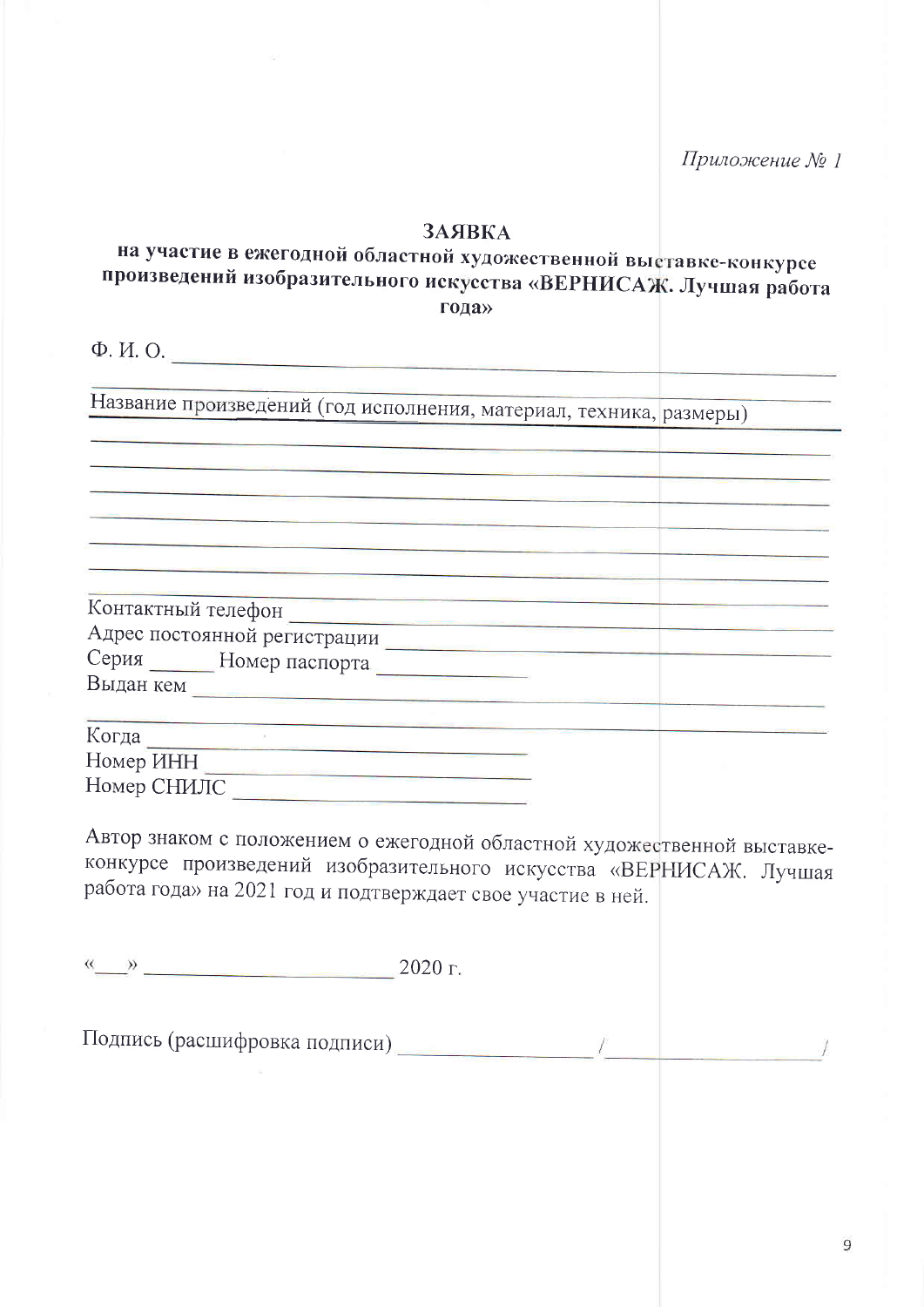# Этикетка-опись для предоставленных работ

(для каждой работы заполняется отдельная этикетка, для диптиха заполняется две этикетки, для триптиха - три) Этикетки от организации оформляются общим списком

# ФАМИЛИЯ ИМЯ ОТЧЕСТВО

Город, где создана работа

«Название работы» Материал, размер (высота, ширина) Год создания

Вид искусства

Приложение № 3

# Выставком Выставки-конкурса

# Председатель Выставкома:

Шербинин Евгений Иванович - заслуженный художник РФ, член ВТОО «Союз художников России».

Члены Выставкома Выставки-конкурса:

- 1. Коробейников Василий Николаевич председатель Правления КО ВТОО «Союз художников России», доцент.
- 2. Дрозд Андрей Николаевич заслуженный работник культуры РФ, член ВТОО «Союз художников России», профессор.
- 3. Животов Евгений Анатольевич член ВТОО «Союз художников России», доцент.
- 4. Кравчук Василий Петрович заслуженный художник РФ, член ВТОО «Союз художников России».
- 5. Попова Наталья Сергеевна член ВТОО «Союз художников России», председатель Правления Кемеровского ООО КРО «Союз дизайнеров России», кандидат искусствоведения, доцент.
- 6. Треска Валерий Васильевич заслуженный работник культуры РФ, член ВТОО «Союз художников России», доцент.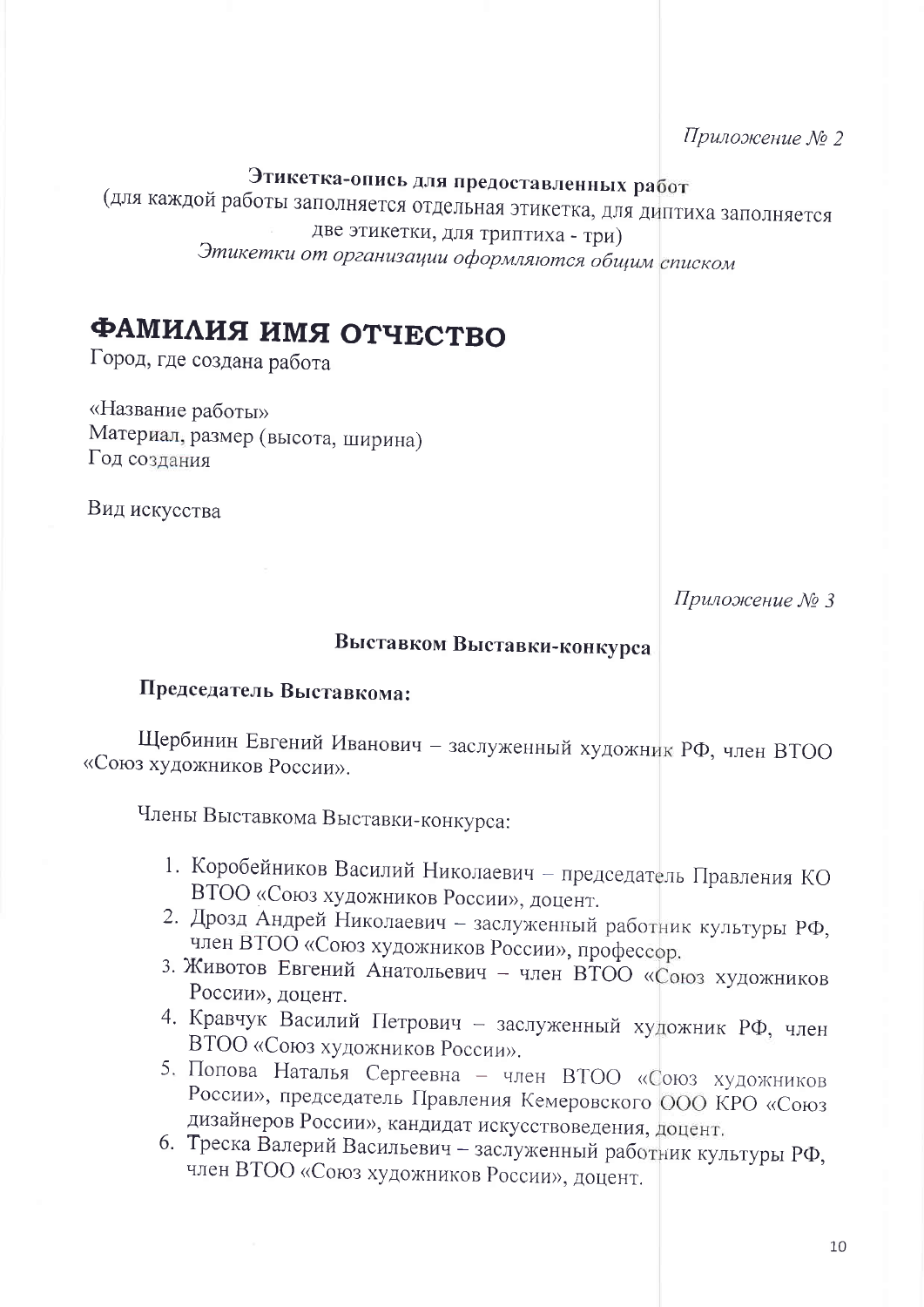### Оргкомитет Выставки-конкурса

Председатель: Марина Александровна Евса - Министр культуры и национальной политики Кузбасса.

#### Члены:

- 1. Каплунов Валерий Александрович директор ГАУК «Кузбасский центр искусств», заслуженный работник культуры РФ, кандидат культурологии.
- 2. Фешкова Галина Станиславовна заместитель директора по работе с творческими союзами ГАУК «Кузбасский центр искусств», кандидат философских наук.
- 3. Коробейников Василий Николаевич председатель Правления КОО ВТОО «Союз художников России», доцент.
- 4. Суслов Александр Васильевич - председатель Правления Новокузнецкого городского отделения Всероссийской творческой общественной организации «Союз художников F оссии».
- 5. Воронова Ирина Витальевна ответственный секретарь КОО ВТОО «Союз художников России», кандидат культурологии, доцент.
- 6. Дудкина Ксения Владимировна  $\omega_{\rm{max}}$ главный специалист  $\Pi$ O выставочной деятельности ГАУК «Кузбасский центр искусств».

Приложение № 5

#### Согласие на обработку персональных данных

| Я                                                                        |                                                                                                                         | паспорт                                                                                                                                        |  |
|--------------------------------------------------------------------------|-------------------------------------------------------------------------------------------------------------------------|------------------------------------------------------------------------------------------------------------------------------------------------|--|
| <b>CARL AND RESIDENTS</b><br>выдан<br>and the property of the control of | <u> 1980 - Anna ann an Aonaichte ann an Aonaichte ann an Aonaichte ann an Aonaichte ann an Aonaichte ann an Aonaich</u> | <b>Contract Contract</b><br>___<br>the company's company's<br>and the company's company's company's company's<br>the control of the control of |  |
|                                                                          |                                                                                                                         | Commercial Contract Contract Contract<br>the control of the control of the control of<br>and the control of the control of                     |  |
|                                                                          | проживающий по адресу                                                                                                   |                                                                                                                                                |  |

принял(а) решение о предоставлении моих персональных данных ГАУК Кемеровской области «Кузбасский центр искусств» (далее - Оператор), ведущему свою деятельность по адресу: 650000. Кемеровская область, г. Кемерово, улица Дзержинского, дом 6.

Я свободно, своей волей и в своем интересе предоставляю Оператору мои персональные данные и даю согласие на их обработку с момента подписания до дня отзыва настоящего договора в целях:

- осуществлять функции, полномочия и обязанности, возложенные законодательством РФ на Оператора, в том числе по предоставлению персональных данных в органы государственной власти, в Пенсионный фонд РФ, в Фонд социального страхования РФ, в органы Федеральной налоговой службы;

- размещать персональные данные на сайте Оператора;

- для награждения, поощрения и участия в совместных, персональных выставках, мероприятиях, проводимых Оператором.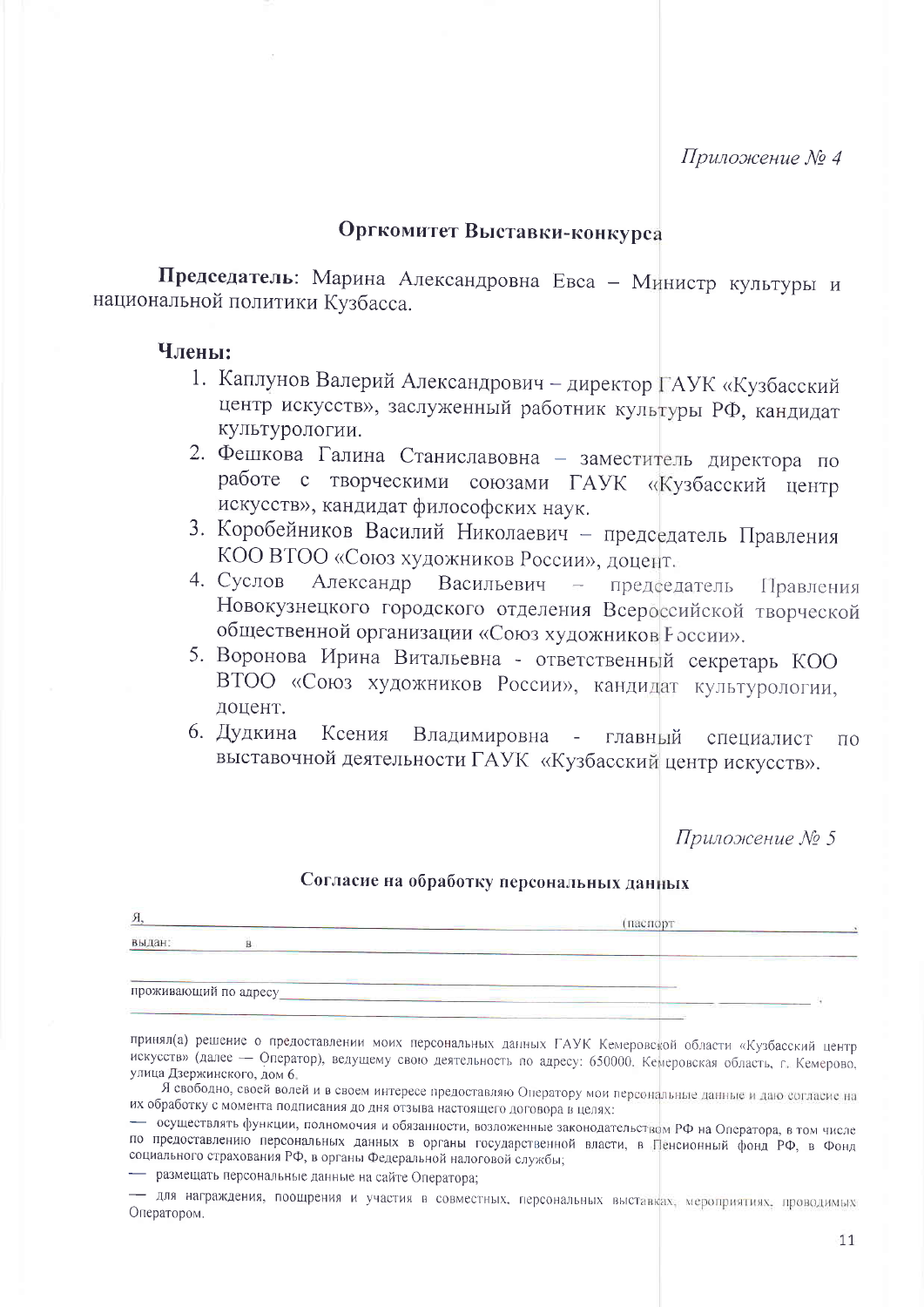- Я уведомлён (а) о том, что мои персональные данные будут обрабатываться после отзыва согласия в случаях, предусмотренных законодательством.

Я даю согласие на обработку следующих категорий моих персональных данных:

- Фамилия, имя, отчество:

- Тип, серия и номер документа, удостоверяющего личность, дата выдачи документа, удостоверяющего личность, и наименование органа выдавшем его;

- Год, месяц, дата, место рождения;

 $-$  Agpec:

- Мобильный телефон;

- Идентификационный номер налогоплательщика;

- Номер страхового свидетельства государственного пенсионного страхования;

- Образование;

- Профессия:

- Социальное положение;

- Адрес электронной почты;

- Национальная принадлежность;

- Данные социальных льгот;

- Место работы:

- Должность;

- Фотография.

 $\rightarrow$ 

Я даю согласие на обработку специальных категорий моих персональных данных.

Я даю согласие на автоматизированную и неавтоматизированную обработку моих персональных данных и совершение следующих действий с ними: сбор, запись, систематизация, накопление, хранение, уточнение (обновление, изменение), извлечение, использование, передача (предоставление, доступ), обезличивание, блокирование, удаление, уничтожение.

Я даю согласие на передачу и (или) поручение обработки моих персональных данных следующим лицам:

Государственные органы (ПФР, ФНС, ФСС, ИФНС, и др.);

 $20$   $\Gamma$ 

Департамент культуры и национальной политике Кемеровской области.

Я даю согласие на трансграничную передачу моих персональных данных.

Я оставляю за собой право в любой момент отозвать настоящее согласие путём личного обращения к Оператору по адресу: 650000, Кемеровская область, г. Кемерово, улица Дзержинского, дом 6. или путём направления письменного запроса Оператору по тому же адресу.

> (личная подпись) (расшифровка подписи)

> > Приложение №6

#### Жюри Конкурса

Председатель жюри: Иванкин Вадим Викторович, заслуженный художник Российской Федерации, профессор, академик РАХ, председатель Новосибирского регионального отделения ВТОО «СХР».

#### Члены жюри:

- 1. Федорова Ирина Федоровна Председатель комитета по вопросам образования, культуры и национальной политики Законодательного Собрания Кузбасса, кандидат экономических наук.
- 2. Чертогова Марина Юрьевна заслуженный габотник культуры Российской Федерации, Почетный работник культуры Кузбасса, член **BTOO**  $\langle \langle \text{Cop } \rho_3 \rangle$ художников  $Pocchh$ заместитель директора Кемеровского областного музея изобразительных искусств.